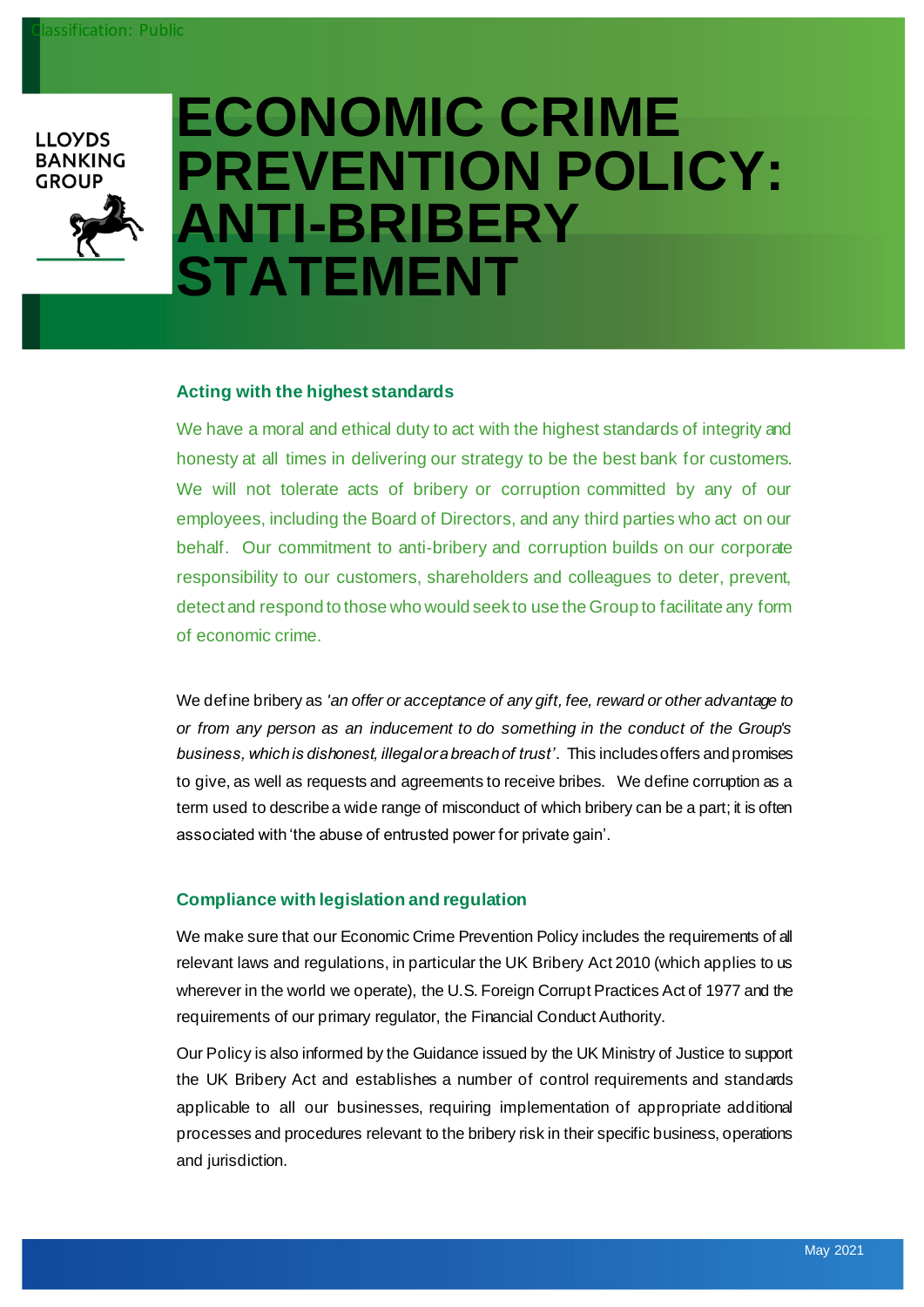We are well placed to meet the expectations of the law, regulations and guidance and we ensure that our anti-bribery control environment continues to evolve and mature. Neither Lloyds Banking Group, nor to the best of our knowledge any of our current Directors, is subject to any material pending investigation or proceedings under anti-corruption legislation.

### **Providing a clear framework for colleagues**

We are committed to demonstrating senior management engagement with and endorsement of our approach to bribery prevention through a public commitment from our Group Chief Executive and Chairman in our Codes of Responsibility. We are also a signatory to the UN Global Compact, including principle 10: 'Businesses should work against corruption in all its forms, including extortion and bribery'.

Our Economic Crime Prevention Policy requires all employees, including Directors and Non-Executive Directors and anyone acting on our behalf (agents, other intermediaries, contractors, subcontractors and suppliers) to act with honesty and integrity and in accordance with the behaviours set out in our separate Codes of Personal and Business Responsibility and Code of Supplier Responsibility.

Employees and those acting on our behalf are prohibited from paying, offering, accepting or requesting a bribe, in any form; from making facilitation payments, even where this may represent local practice or custom; and from taking any action to circumvent established controls to deter, prevent, detect or respond to bribery.

We have a dedicated whistleblowing service (known as "Speak Up"), through which our colleagues can report instances of suspected, attempted or actual bribery. We support colleagues who do speak up and no colleague will be discriminated against in any way as a result of raising an issue in good faith.

### **Implementing a risk based approach to mitigation**

To help ensure our business is conducted without bribery and corruption, we are committed to:

- Conducting regular risk assessments of our business practices to identify, mitigate and control potential bribery and corruption risks;
- Risk assessing and undertaking appropriate due diligence of third parties acting on our behalf to allow us to be satisfied that the third party is genuine and one which we can trust to do business without bribing. This may include terminating relationships in some instances;
- Running implementation, oversight, assurance and audit programmes to demonstrate compliance with Economic Crime Prevention Policy requirements;
- Reporting regularly on progress to the our Risk Committees;